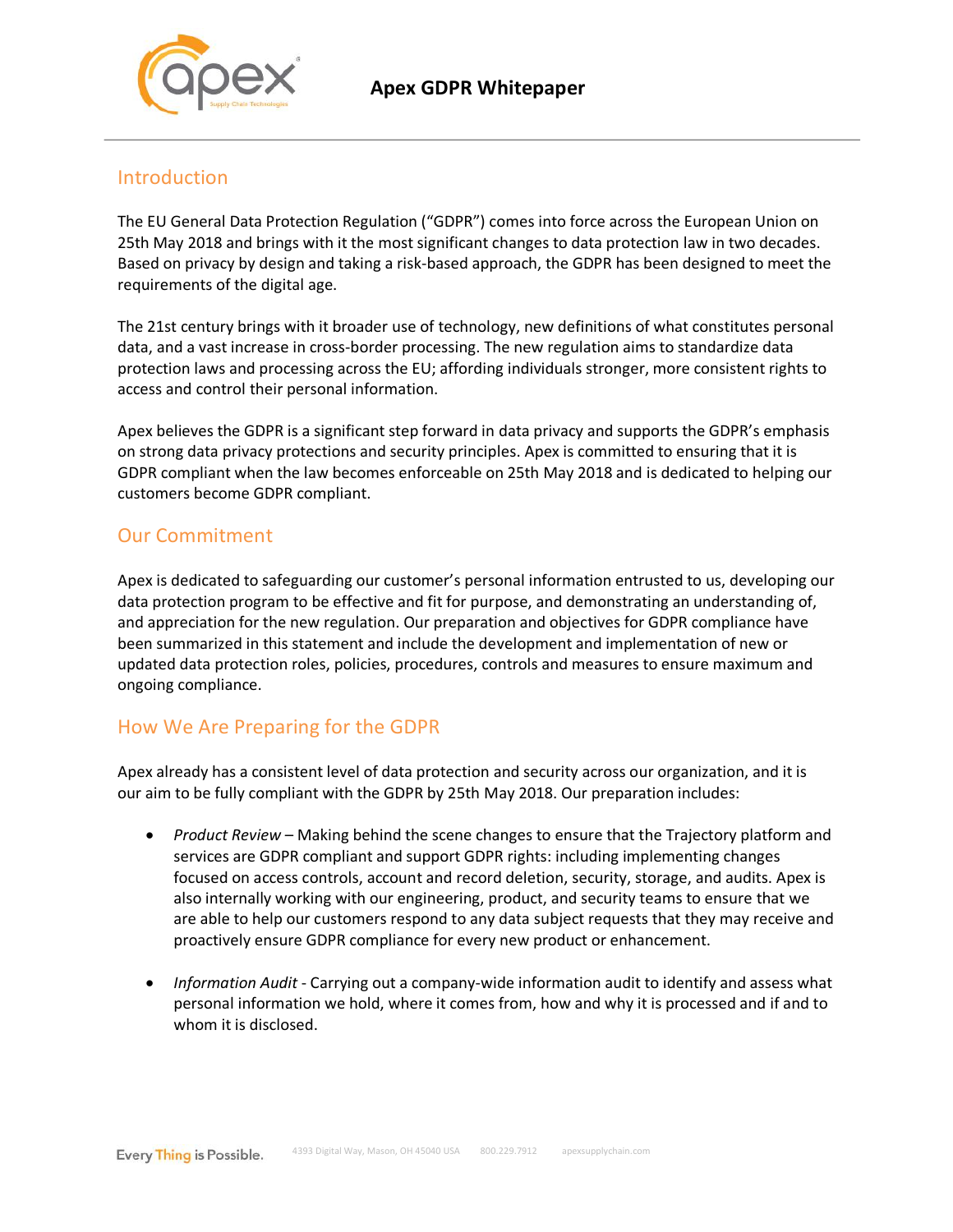- *Policies & Procedures* Revising data protection policies and procedures to meet the requirements and standards of the GDPR and any relevant data protection laws, including:
	- o *Data Protection* Our main policy and procedure document for data protection has been overhauled to meet the standards and requirements of the GDPR. Accountability and governance measures are in place to ensure that we understand and adequately disseminate and evidence our obligations and responsibilities. We have a dedicated focus on privacy by design, data privacy principles and data subject rights.
	- o *Data Retention & Erasure* We are updating our retention policy and schedule to ensure that we meet the 'data minimization' and 'storage limitation' principles and that personal information is stored, archived and destroyed compliantly and ethically. We are developing erasure procedures to meet the new 'Right to Erasure' obligation and are aware of when this and other data subject's rights apply; along with any exemptions, response timeframes and notification responsibilities.
	- o *Data Breaches* Our breach procedures ensure that we have safeguards and measures in place to identify, assess, investigate and report any personal data breach in accordance with the GDPR. Our procedures are robust and have been disseminated to all employees, making them aware of the reporting lines and steps to follow.
- *International Data Transfers & Third-Party Disclosures* Where Apex stores or transfers personal information outside the EU, we have procedures and safeguarding measures in place to secure, encrypt and maintain the integrity and confidentiality of the data. Our procedures include a continual review of the countries with sufficient adequacy decisions, as well as provisions for binding corporate rules; we have standard data protection clauses or approved codes of conduct for those countries without. We carry out strict due diligence checks with all recipients of personal data to assess and verify that they have appropriate safeguards in place to protect the information, ensure enforceable data subject rights and have effective legal remedies for data subjects where applicable.
- *Subject Access Request (SAR)* we have revised our SAR procedures to accommodate the revised 30-day timeframe for providing the requested information and for making this provision free of charge. Our updated procedures detail how to verify the data subject, what steps to take for processing an access request, and what exemptions apply to ensure that communications with data subjects are compliant, consistent and adequate.
- *Legal Basis for Processing* We are reviewing all processing activities to identify the legal basis for processing and ensuring that each basis is appropriate for the activity it relates to. Where applicable, we also maintain records of our processing activities, ensuring that our obligations under Article 30 of the GDPR and Schedule 1 of the Data Protection Bill are met.
- *Privacy Notice* We are revising our Privacy Notice(s) to comply with the GDPR, ensuring that all individuals whose personal information we process have been informed of why we need it, how it is used, what their rights are, who the information is disclosed to and what safeguarding measures are in place to protect their information.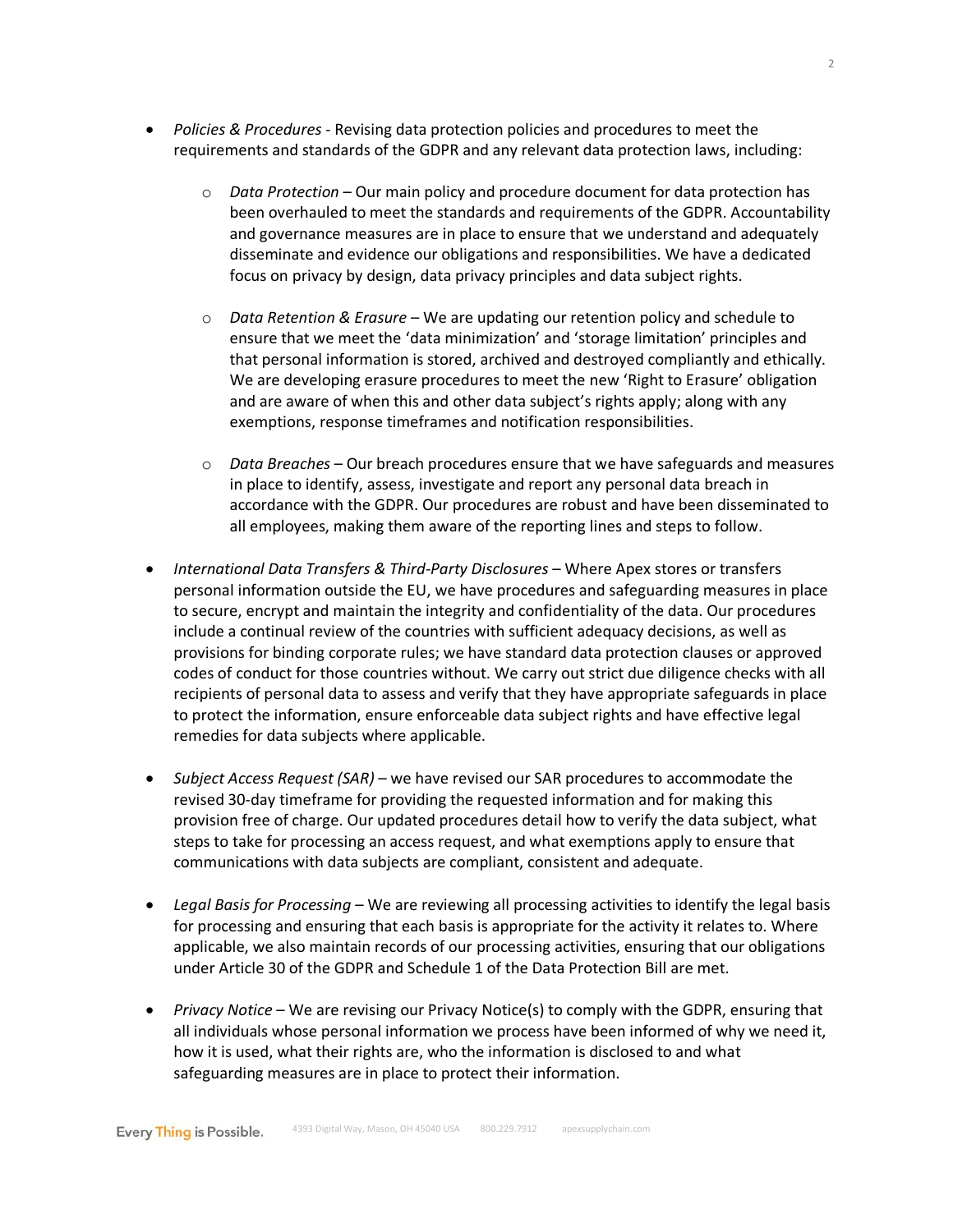- *Obtaining Consent* We are revising our consent mechanisms for obtaining personal data, ensuring that individuals understand what they are providing, why and how we use it and giving clear, defined ways to consent to us processing their information. We have developed stringent processes for recording consent, making sure that we can evidence an affirmative opt-in, along with time and date records; and an easy to see and access way to withdraw consent at any time.
- *Data Protection Impact Assessments (DPIA)*  Where we process personal information that is considered high risk, involves large scale processing or includes special category data, we have developed procedures and assessment templates for carrying out impact assessments that comply fully with the GDPR's Article 35 requirements. We have implemented documentation processes that record each assessment, allow us to rate the risk posed by the processing activity and implement mitigating measures to reduce the risk posed to the data subject(s).
- *Processor Agreements* Where we use any third-party to process personal information on our behalf, we are enforcing Data Protection Agreements and due diligence procedures for ensuring that they (as well as we), meet and understand their/our GDPR obligations. These measures include initial and ongoing reviews of the service provided, the necessity of the processing activity, the technical and organizational measures in place and compliance with the GDPR.

## Apex Employees' GDPR Roles

Apex has identified the key stakeholders within the organization to develop and implement our roadmap for complying with the new data protection regulation. The team is responsible for promoting awareness of the GDPR across the organization, assessing our GDPR readiness, identifying any gap areas and implementing the new policies, procedures and measures.

Apex understands that continuous employee awareness and understanding is vital to the continued compliance with the GDPR and have involved our employees in our preparation plans. We have implemented an employee training program specific to GDPR which will be provided to all employees prior to 25<sup>th</sup> May 2018, and forms part of our annual training program.

### Customer Responsibilities

Compliance is a shared responsibility and we are committed to partnering with you to help you successfully comply with the GDPR. Requirements such as greater data access and erasure rules, privacy by design, and data breach notification processes may mean changes for your organization. Therefore, it is important to understand your obligations related to the GDPR and get legal guidance on how you can help your organization become compliant.

3